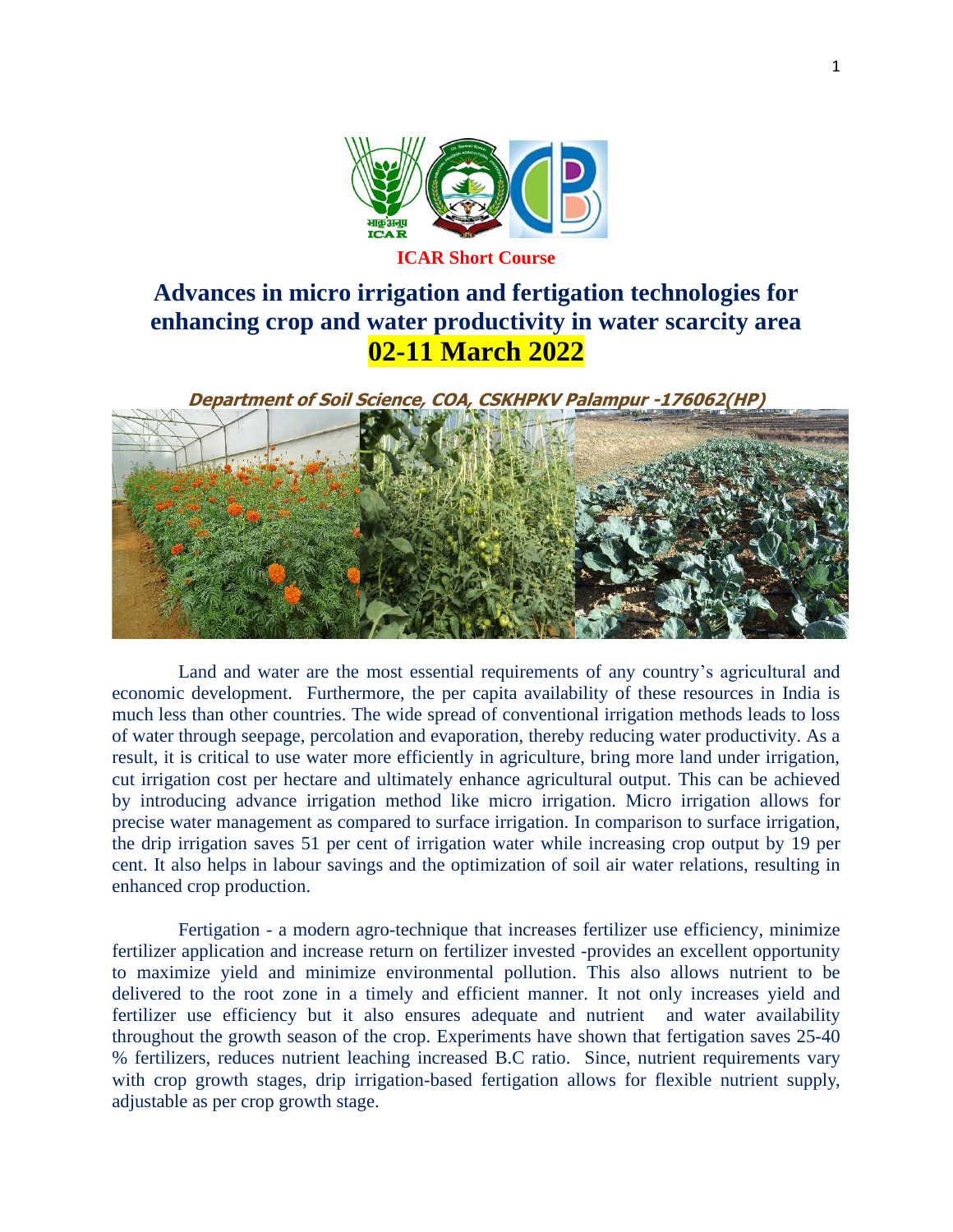## **Objectives**

- To provide advance training to the scientists of ICAR/SAUs/KVKs and improve their skills in the area of micro irrigation techniques,
- to show the trainees live demonstrations / experiments on sprinkler and drip irrigation systems, and
- to provide an opportunity to discuss and exchange ideas/knowledge sharing



## Course Content

- **Scope and importance of micro-irrigation and fertigation in water scarce areas**
- **Estimation of crop water requirements using weather models for varied climate**
- **Estimation of micro irrigation-based crop water requirements using Soil Plant Atmospheric Continuum approach**
- **Use of geospatial products for water resource management in water scarce areas**
- **Advances in micro irrigation for enhancing water productivity under soil less culture**
- **Advances in micro irrigation for enhancing water productivity of vegetable crops including hydro phonic under protected conditions**
- **Risk and uncertainty of rainfed agriculture - scope of micro irrigation**
- **Genetic manipulation for enhancing plant drought tolerance in water scarce areas**
- **Concepts and techniques of soil fertility evaluation including plant tissue analysis for enhancing water & nutrient use efficiency and fertigation scheduling**
- **Concepts and techniques of fertigation for enhancing water and nutrient use efficiency**
- **Micro irrigation and fertigation for insect pest and disease management**
- **Food quality and nutritional aspects of farm produce with irrigation practices**

## Faculty

The faculty for the course will consist of scientists / teachers experienced in micro irrigation and fertigation-based studies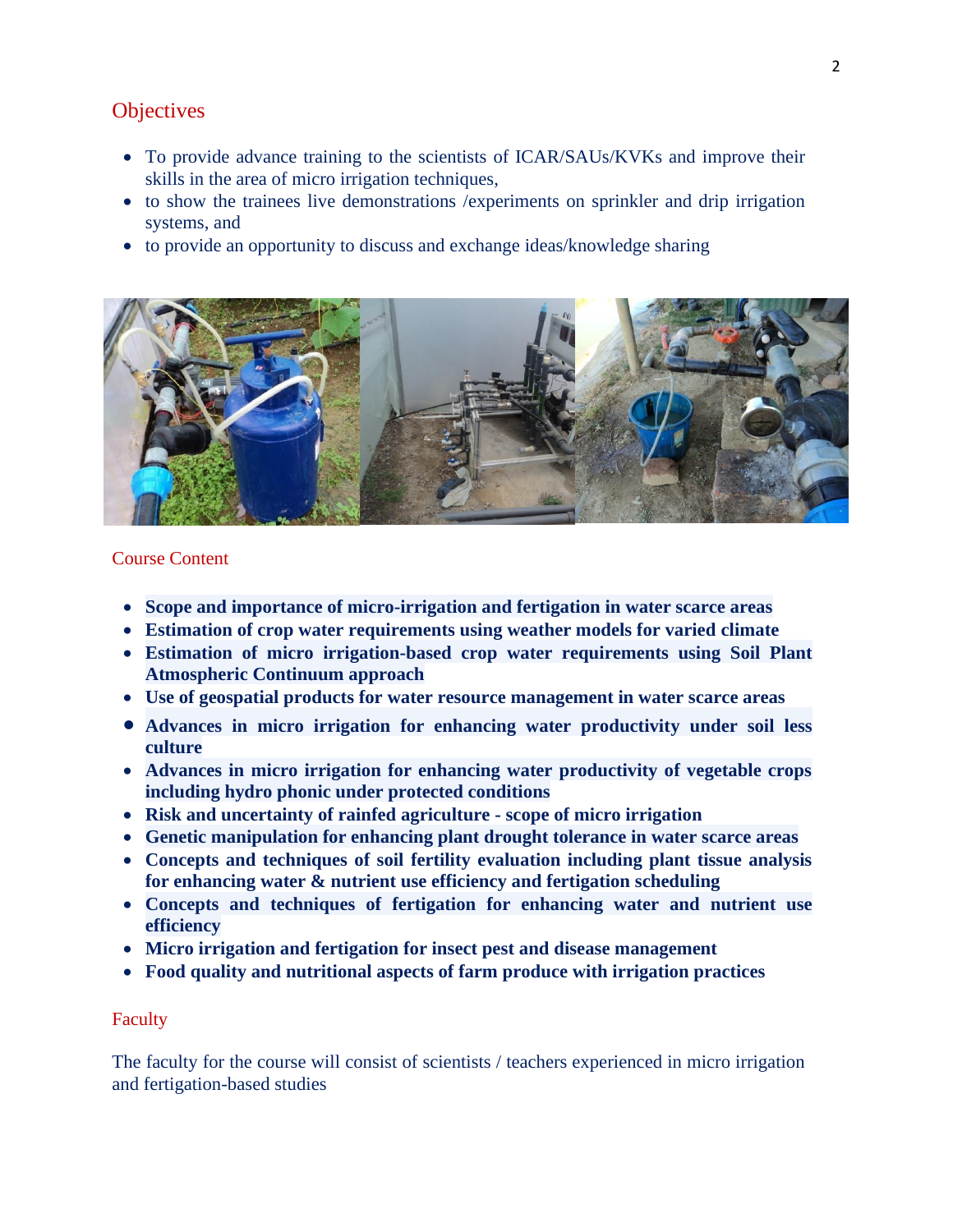#### About CSKHPKV Palampur

Himachal Pradesh Krishi Vishvavidyalaya (currently Chaudhary Sarwan Kumar Himachal Pradesh Krishi Vishvavidyalaya) was established on 1<sup>st</sup> November, 1978. The University has been given the mandate for imparting education in agriculture and other allied branches as well as advanced learning & research and undertaking extension activities, especially to the rural people of Himachal Pradesh. The University has four constituent colleges. The College of Agriculture, Dr.G.C.Negi College of Veterinary & Animal Science, the College of Community Science and the College of Basic Sciences. The Directorate of Research coordinates research in the field of agriculture, veterinary and animal sciences, home science and basic sciences. The Directorate of Extension Education shares the responsibility of various extension education programmes in close collaboration with the State Departments of Agriculture, Animal Husbandry, Fisheries and other concerned departments and institutions.



#### About Palampur

Palampur is a beautiful hill station situated in the foothills of Dhauladhar mountain range. It is known for its tea gardens, yielding tea with wonderful flavour. It is also famous for temple tourism since it is surrounded by Lord Shiva temple; Mata Chamunda Devi, Mata Brijashawari, Jawala Ji temples, etc. The famous Maclodganj (Dharamshala) and S.Shoba Singh Art Gallery are located at a distance of 45 and 10 km, respectively. The mean maximum and minimum temperature, during March is around 25 and  $15^{\circ}$ C, respectively. The participants are requested to carry light woolen clothing and umbrella, please.

#### Eligibility of participants

This short course is meant for active researcher/ teachers having 2 years research experience in ICAR Institutes/ State AUs/CAU/ Agricultural faculty of AMU, BHU, Vishwa Bharti and Nagaland University preferably in Soil Science/ Agronomy/Horticulture/ Vegetable Sci/ Plant protection/ crop improvement etc in the cadre of Assistant Professor or equivalent and above. Also, the participant should be Master in Agriculture having knowledge of computers. A total of 25 candidates will be selected for this course. The selection of candidate will be made by Screening Committee as per available guidelines of ICAR.